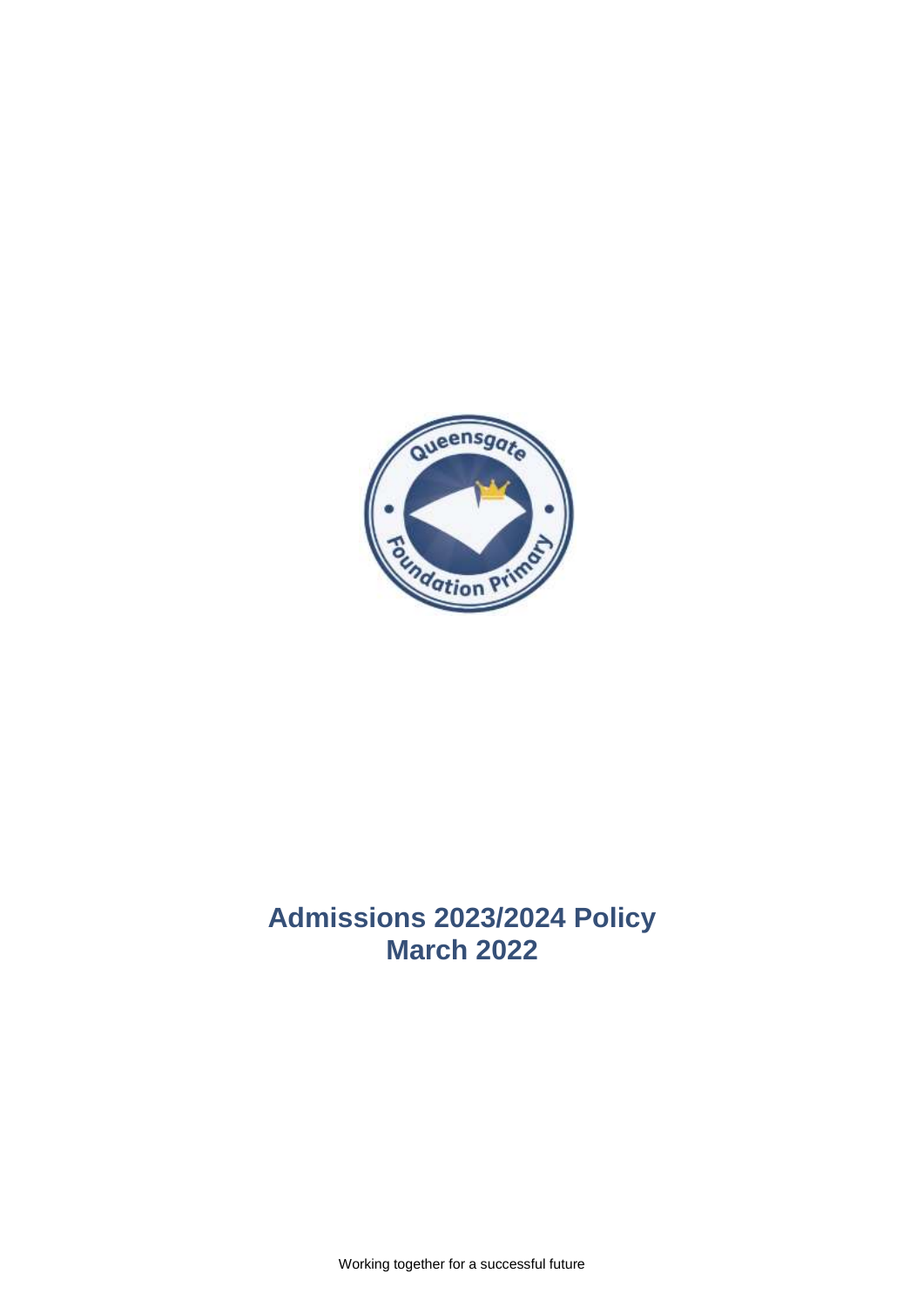# **Admissions Policy 2023/2024 Queensgate Foundation Primary School**

# **Policy Review**

This policy was adopted from IWC and will be reviewed in full by the Governing Body on an annual basis.

The policy was last reviewed and agreed by the Governing Body on March 15<sup>th</sup> 2022

It is due for review on February 2023 (up to 12 months from the above date).

Sillito.

l, Signature ………………………… Head Teacher Date: 15.03.2022

Staksa

Signature ………………….……… Chair of Governors Date: 15.03.2022

#### **Policy control**

| <b>Date</b>      | Amendments / additions                      | Reason            |
|------------------|---------------------------------------------|-------------------|
| Feb 2021         | Closing date amended                        | As per advice IWC |
| Feb 2021         | <b>National Offer Day amended</b>           | As per advice IWC |
| <b>Sept 2021</b> | Addition of In year application information | As per advice IWC |
| <b>Sept 2021</b> | Change to information related to LAC        | As per advice IWC |
|                  |                                             |                   |
|                  |                                             |                   |
|                  |                                             |                   |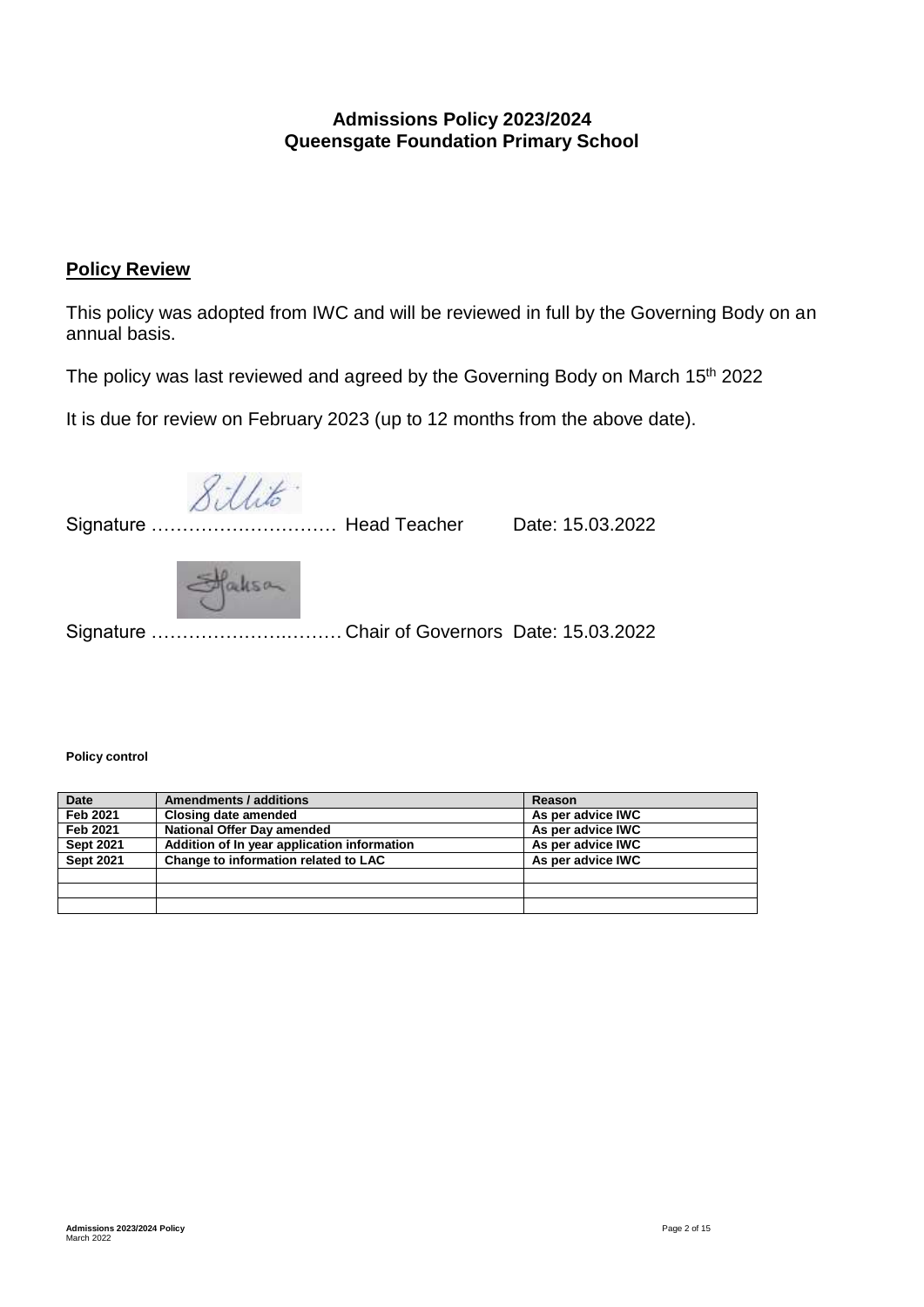# **Admission to Isle of Wight community and controlled primary schools for children starting school for the first time in September 2023**

Admissions to Queensgate Foundation Primary School can offer places for 60 pupils for each year group in Reception year and Key Stage 1. These arrangements and the admissions criteria (below) are reviewed annually. When there are more applications than there are places available, the Governing Body will admit pupils according to the criteria, which are listed in order of priority, in this policy.

Please note Queensgate Foundation Primary School has agreed to follow the same admissions procedure as the Local Authority.

#### **At what age can my child start primary school?**

Every child has to receive full-time education from the beginning of the term following his or her fifth birthday. However, your child can start primary school in the September after they have reached the age of four. For September 2023 your child must have been born between 1 September 2018 and 31 August 2019.

#### **Can I defer my child's entry to primary school?**

As stated in Section 2.16 of the School Admissions Code 2014, you can defer the date your child starts the primary school you have been allocated until later in the school year but not beyond the point at which they reach compulsory school age (their fifth birthday) and not beyond the beginning of the summer term of the school year for which the primary school place was allocated. However, you must still apply by midnight on 15th January 2023 so we can allocate a school place. It is important that you discuss deferred entry into primary school with the headteacher of your allocated school and the preschool that your child attends, as you may wish them to remain at their current pre-school until they start primary school.

If you feel your child is not ready for full time education in the September, you can discuss opportunities for them attending school part time until your child reaches compulsory school age with the headteacher of your allocated school.

#### **My child is a summer born child, can I delay entry until September 2024 and apply for a reception year place?**

Department for Education guidance and Section 2.17 of the School Admissions Code 2014 allows parents to delay entry of their children into the school system. School admission authorities are required to provide a place for the admission of all children in the September following their fourth birthday, but flexibilities exist for children whose parents do not feel they are ready to begin school at this point.

If your child is four during the period 1 April to 31 August 2023, but you do not wish them to start school until September 2024, a place will not be allocated at this time if you formally request delayed entry. If you want to delay your child's entry in to school it is important that you put in writing to School Admissions your reasons why you wish to delay starting school until September 2024. It is still advisable to apply for a school place in the correct admissions round, as your circumstances may change and you may wish your child to start sooner than September 2024. We strongly recommend that you discuss this situation fully with the headteacher of the school you are hoping your child will attend. Please be aware that although you will have had discussions with the Headteacher of a particular school, we cannot guarantee a place at that school in reception for September 2024. Please contact school admissions during the admissions round if you have had your application for delayed entry approved and wish to apply for a school place for September 2024.

School admissions authorities are responsible for making the decision on which year group a child should be admitted to, but are required to make a decision based on circumstances of the case.

If the child is educated outside of their normal age group whilst in primary school, when the child is due to transfer to secondary school it will be for the admission authority of the secondary school to decide whether to educate the child out of their normal age group e.g. they may require your child to transfer in their academic age group, which may mean a transfer at the end of year 5 or they will be able to transfer at the end of year 6 and will have to commence year 8.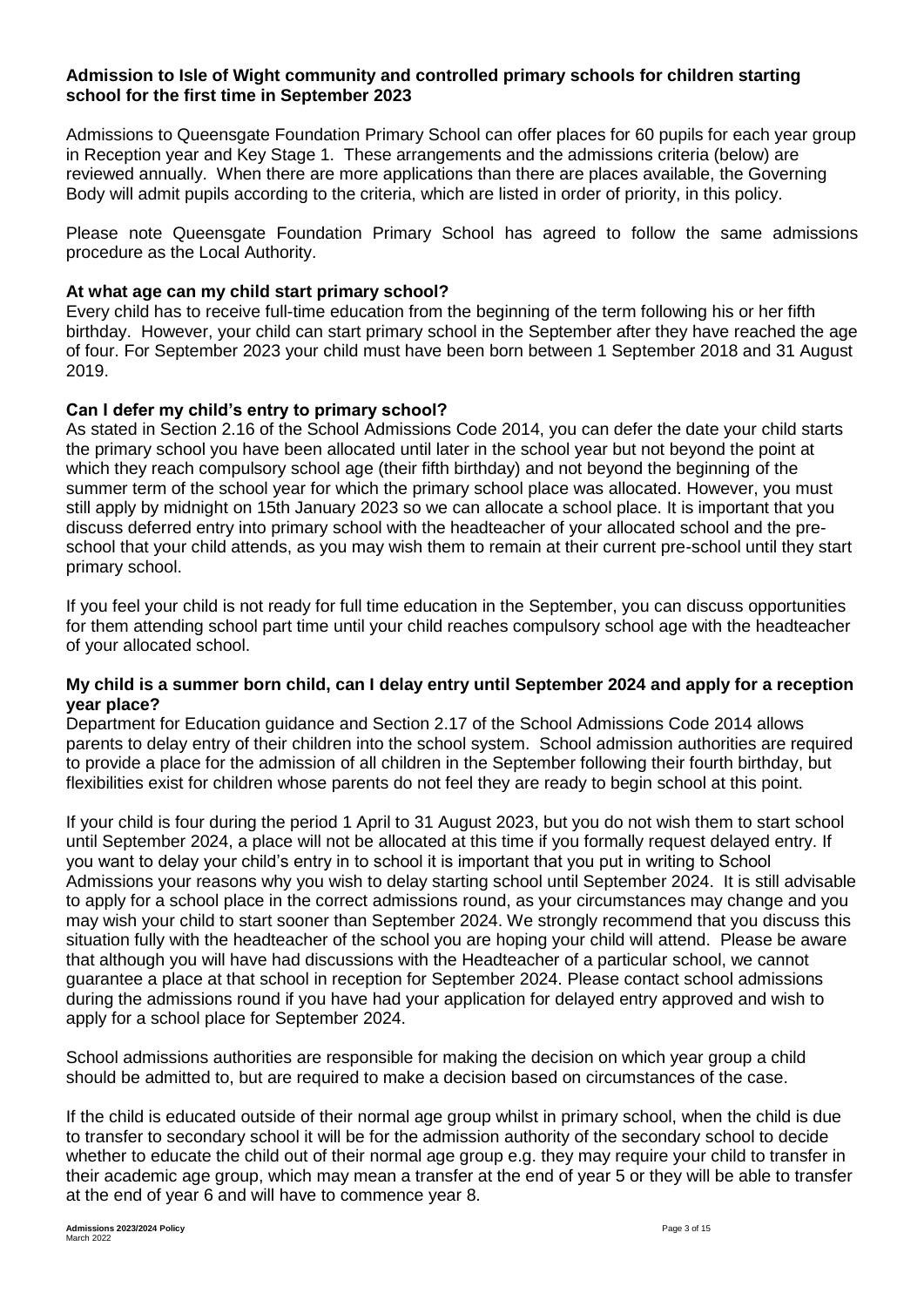Further information and an application form to download and complete requesting delayed entry into primary school is available on our website at [www.iwight.com/schooladmissions](http://www.iwight.com/schooladmissions) then click on the 'Summer Born Children' tab.

There is no statutory barrier to children being admitted outside of their normal year group.

# **What happens if my child does not reach the age of four until after 31 August 2023?**

Children whose fourth birthday falls between 1 September 2023 and 31 August 2024 cannot be admitted to primary school until September 2024. However, they will be eligible for funding to attend pre-school for the school year 2023/24.

# **Is my child guaranteed a place at a primary school if they go to the local pre-school?**

No, we cannot guarantee that your child will get a place at a particular primary school if he or she goes to the pre-school on the same site. If we receive too many applications for a particular primary school, we will allocate places using the oversubscription criteria of the school.

# **What about class sizes in primary schools?**

There are special rules for admission into primary school reception classes and Years 1 and 2. **The law says that no class in these three year groups must contain more than 30 pupils**. If a primary school has too many applications for the number of places available, we will use the oversubscription criteria stated in the school admissions policy to allocate places.

# **How do I apply for a place at a primary school for September 2023?**

If your child will be four by 31 August 2023 and you would like them to start school in the school year starting in September 2023 you should;

- Apply online at [www.iwight.com/schooladmissions.](http://www.iwight.com/schooladmissions)
- If you have ticked that your child is applying for the school under medical grounds and/or is LAC, supporting evidence must also be received by School Admissions and Transport, County Hall by midnight on 15th January 2023.
- If you are applying for a place at a church aided primary school, please check with the school direct as they may require you to also complete their supplementary information form and return it direct to the school by midnight on 15th January 2023.

Alternatively you can request a paper common application form by telephoning 01983 823455. You should then:

- complete the common application form and return to School Admissions and Transport, County Hall
- If you have ticked that your child is applying for the school under medical grounds and/or is LAC, supporting evidence must also be received by School Admissions and Transport, County by midnight on 15th January 2023.
- If you are applying for a place at a church aided primary school, please check with the school direct as they may require you to also complete their supplementary information form and return it direct to the school by midnight on 15th January 2023.

**Please note that we cannot accept responsibility for forms posted, or submitted online, that are not received by the closing date. If you are applying online, once the form has been fully submitted you will receive an email confirmation. If you are completing the paper common application form, we advise you to return your form in good time (with the correct postage – please note that postage is based on the size and weight of the envelope and may need to be weighed at the Post Office) and enclose a stamped addressed envelope so we can confirm it has been received in the school admissions office.** 

# **Can I apply online for a school place for my child after the closing date?**

No. Once our closing date of midnight 15<sup>th</sup> January 2023 has passed all applications, or change of preference, must be notified to the local authority in writing. If it is a change of preference, a new application form does not need to be completed you can either send a letter with your changes to School Admissions and Transport, County Hall or an email to [school.admissions@iow.gov.uk.](mailto:school.admissions@iow.gov.uk)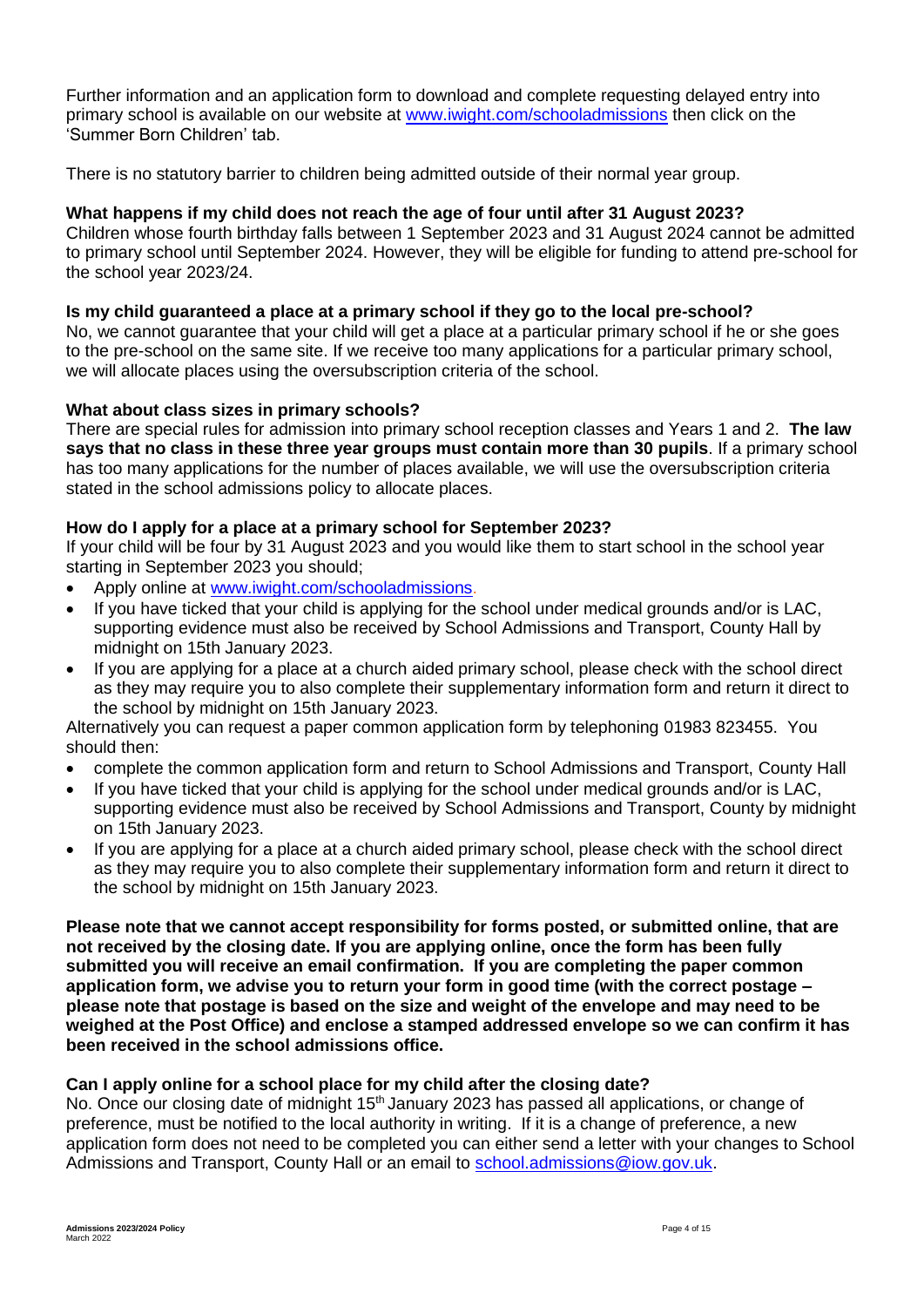# **What address is used for school admissions purposes?**

The address you give on the application form must be the one on the Island where your child usually live, e.g., in the case of admissions for September 2022 the relevant address will be where your child is living on **15th January 2023**.

If the child resides with each parent during the week, the address on the application form must be the address at which they spend most of their time.

If there is a dispute over the address of the child, then you must provide a residency order, issued by the court, if you wish us to consider that address.

#### **NB – Any attempt to seek admission to a school on the basis of an address other than the normal family home (even if the other property is owned or rented by you) will be regarded as providing false information and will be treated accordingly (see below)**

We cannot offer places based on a possible future address. If you have already submitted your application and you move home, please inform school admissions in writing of your new address. If this change is received by midnight on the 15th January 2023 your application will still be 'on time', if the change is received after midnight on the 15th January 2023 it will be classed as 'late'.

If you are moving to the Island from the mainland, under Inter-Authority working you will need to apply for a place at an Island school via your current local authority. They will inform us of the application.

For families of service personnel with a confirmed posting to the area, or crown servants returning from overseas to live within the area. The application will be considered if it is accompanied by an official letter i.e. MOD, FCO or GCHQ, that declares you will be posted to live within the area.

#### **Parental Responsibility**

All parents/carers with parental responsibility for the child must agree on the preferred schools listed. If there is a dispute this cannot be resolved by the local authority and until a letter signed by all with parental responsibility or a court order stating the school or who has responsibility for determining the education, any application made will not be processed.

Please note: If the application is not made and agreed upon by the closing date it will be classed as 'late' and will not be processed until after all 'on-time' applications. This could mean that your preferred schools/s are full and your child will be placed in the nearest school with vacancies.

#### **How many schools can I state a preference for?**

You can state a preference for **three** primary schools including foundation trust, church aided and academy primary schools. It is important to consider naming your nearest school as one of your three preferred schools. If you do not do so, you may be offered a place at a school some distance from your home address if your three preferred schools are over-subscribed and we cannot offer you a place at any of these.

By law we have to consider applications we receive by the closing date first. If you apply later, even a day later, we will not consider your application until after we have considered those we received on time.

#### **What happens if I give false information to get a place at a school?**

We thoroughly check all applications. If we discover that you have used false information (such as an incorrect address or date of birth) after we have offered your child a place, we will withdraw that place.

#### **How are places at a school allocated?**

Pupils with special educational needs who have a particular school named in their Education, Health Care Plan must be admitted to the school. For further information please contact the special educational needs section on (01983) 821000 or email: SEN@iow.gov.uk.All children allocated a place will be included in the admissions number of the school.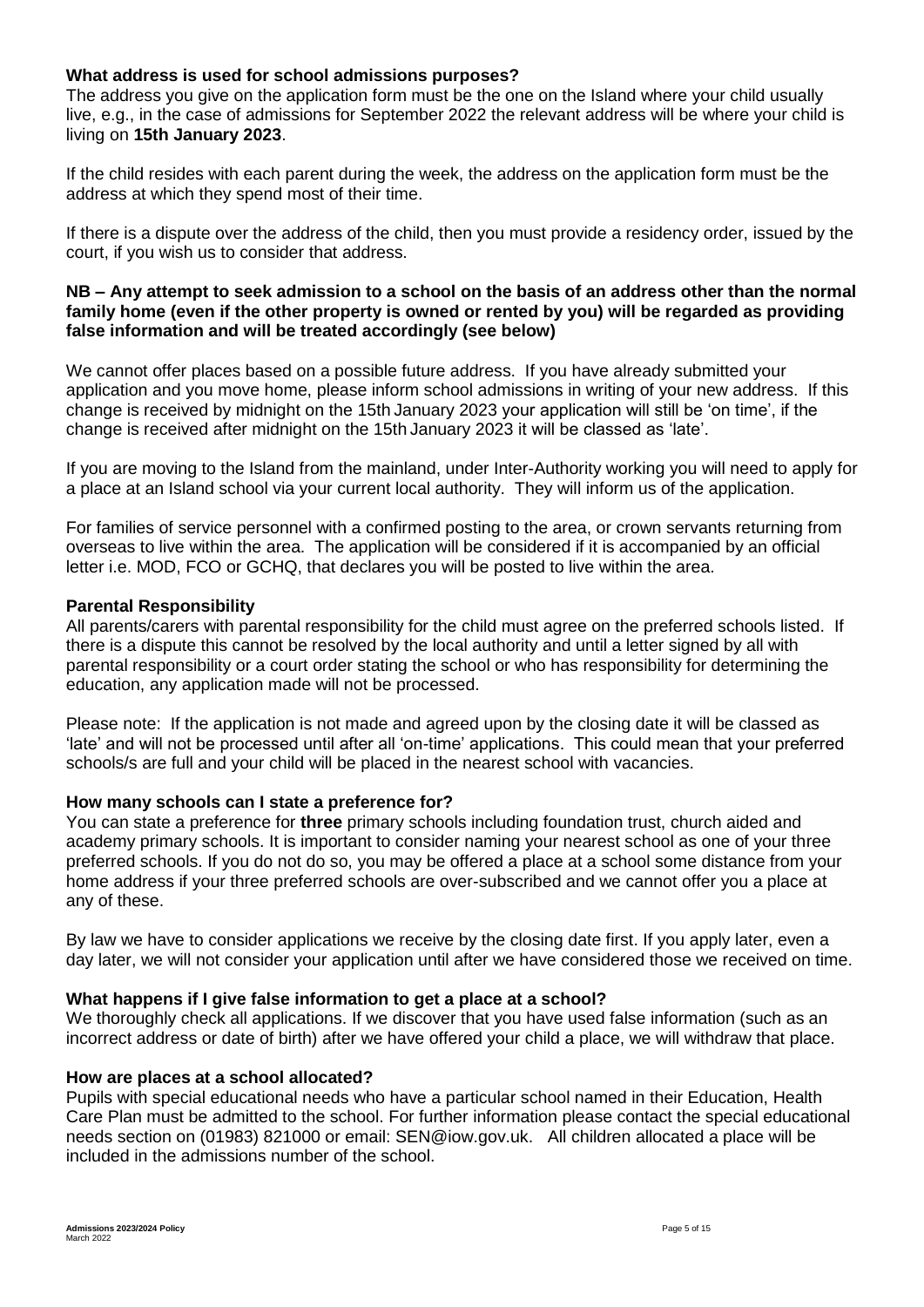Further preferences for community and controlled schools will then be considered by the local authority on the basis of the criteria listed below.

Preferences for foundation trust, aided and academy primary schools will be considered by the school's governing body on the basis of the school's admissions criteria. After all your preferences have been considered and if more than one place can potentially be offered the single offer is for the school ranked the highest on your application form.

Where applications for admission exceed the number of places available (both in the normal round of admissions and for in-year admissions) and after the admission of pupils with Education, Health Care Plan (EHCP) where the school is named in the EHCP, the following criteria will be applied, in the order set out below, to determine which children to admit:

- 1. A 'looked after child' or a child who was previously looked after but immediately after being looked after became subject to an adoption, or became subject to a child arrangements order or special guardianship order<sub>1</sub>. A looked after child is a child who is (a) in the care of a local authority, or (b) being provided with accommodation by a local authority in the exercise of their social services functions (see the definition in section 22(1) of the Children Act 1989.) at the time of making an application to a school.
- 2. Pupils with a specific medical condition, confirmed and supported by a registered health professional, which makes a particular school the most appropriate. (Any application for a place at a particular school for medical reasons must be supported by independent medical evidence from a registered health professional and must be supplied by the closing date of midnight on 15th January 2023. The evidence must name the school and state the reasons why attendance at the school is essential and the difficulties that would be caused if the child had to attend another school.)
- 3. Children who at the time of application have an elder sibling who is already at the school and who will still be in attendance at the school in September 2023.
- 4. Children of staff*2* employed by the preferred school, in either or both of the following circumstances: a) where the member of staff has been employed at the school for two or more years at the time at which the application for admission to the school is made, and/or b) the member of staff is recruited to fill a vacant post for which there is demonstrable skill shortage.
- 5. Children for whom the school is the nearest primary school to their home address at the time of application.
- 6. Children for whom none of the previous oversubscription criteria apply.

1A 'looked after child<sup>1</sup>' or a child who was previously looked after but immediately after being looked after *became subject to an adoption, including those children who appear (to the admission authority) to have been in state care outside of England and ceased to be in state care as a result of being adopted, or became subject to a child arrangements order or special guardianship order. A looked after child is a child who is (a) in the care of a local authority, or (b) being provided with accommodation by a local authority in the exercise of their social services functions (see the definition in section 22(1) of the Children Act 1989.) at the time of making an application to a school. All references to previously looked after children in this Code mean such children who were adopted (or subject to child arrangements orders or special guardianship orders) immediately following having been looked after and those children who appear (to the admission authority) to have been in state care outside of England and ceased to be in state care as a result of being adopted*

*<sup>2</sup>A staff member is any person employed by the school.*

If there are more applicants than remaining places within any of the above criteria the home-to-school distance will be used as a tiebreaker with those living closer being offered places first.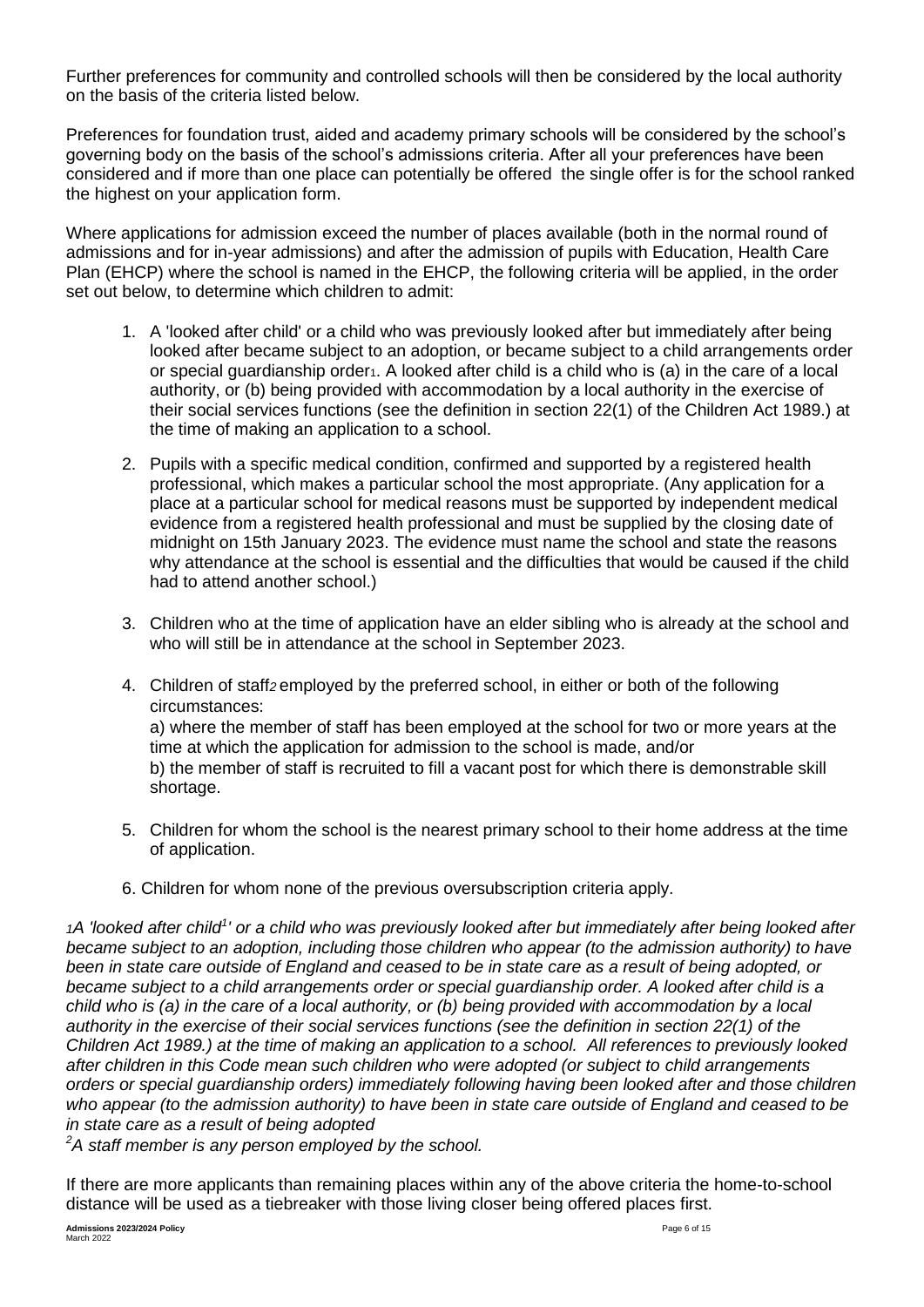We will measure in a straight line using the local authority's geographical information system (GIS) from the home address to the centre of the school building, with those living closer to the school receiving the higher priority.

In the event of a tie between two or more children when applying home-to-school distance as a tiebreaker and where there are not enough places available to offer all those children a place at the school, a random allocation will be carried out by the Local Authority. This will be in the form of a 'lucky dip' which will be overseen by an independent person from the Corporate Governance Team.

If only one place at a school is available within the admissions number and there are multiple birth in the family who have the next highest priority within the oversubscription criteria, we will offer places to both.

If the distances are equal (for example with a block of flats), lots will drawn by an independent person to determine the allocation.

# **What happens if I return the form late?**

If you return the form after the closing date, even a day later, and the school is full as a result of applications sent in by the closing date, your child will not get a place there. If this happens you can appeal. Your child's name will also be placed on a waiting list in a community or controlled school or you can write to a foundation trust, aided or academy school to request your child is added to the waiting list.

#### **What happens if I want to change my preference after the closing date?**

We recognise that some parents may wish to change their preferred school(s) after the closing date due to, for example, moving house. If you wish to do this you should write to the school admissions office at County Hall immediately or email your updated preferences to [school.admissions@iow.gov.uk.](mailto:school.admissions@iow.gov.uk) You cannot apply on-line for a change of preference after our closing date of midnight on 15th January 2023. Please remember, however, that your application will be treated as late and children of parents who have applied for a place at a school by the closing date will have priority for admission over those who change their preference after the closing date. This means that, even though you may have moved closer to another primary school, your child may not get a place there if it is already oversubscribed. If this happens you can appeal. Also, your child's name will be placed on a waiting list in a community or controlled school or you can request to be placed on the waiting list of a foundation trust, aided or academy school.

# **When will I hear whether I have got the place I wanted?**

We will email all online applicants with the result of your application on 17th April 2023 (National Offer Day for England). Some families may also receive a letter advising the outcome of their application.

#### **My application has been refused – can I appeal?**

If we cannot offer your child a place at your preferred schools, you can appeal to an appeals panel which is totally independent of us. A 'Notice to Appeal' form appeal form will be enclosed with the letter you receive. If you applied online and have requested a reply by email you will be able to download or complete an appeal form online at [www.iwight.com/Residents/Schools-and-Learning/Education-](http://www.iwight.com/Residents/Schools-and-Learning/Education-Appeals/Tasks)[Appeals/Tasks](http://www.iwight.com/Residents/Schools-and-Learning/Education-Appeals/Tasks) and the booklet which explains how to make an appeal from our website at [www.iwight.com/Residents/Schools-and-Learning/Education-Appeals/Appeals-Timetable](http://www.iwight.com/Residents/Schools-and-Learning/Education-Appeals/Appeals-Timetable) and click on the 'Appeal Guide for Parents' tab. As well as making your appeal in writing, we recommend that you go to the appeal hearing to present your case. You can bring a friend to support you. The decision of an appeals panel is binding on us.

In exceptional circumstances, a second appeal may take place if you are able to provide new evidence which could not have been introduced at the time of the original appeal hearing.

#### **Can I put my child's name on a waiting list?**

Children refused a place (or places) at their preferred community or controlled school will be automatically placed on a waiting list for that school unless you specifically request that this must not happen. If you have been refused a place at a foundation trust, aided or academy school, you must write to the school to request your child is added to their waiting list. Your child will be removed from the list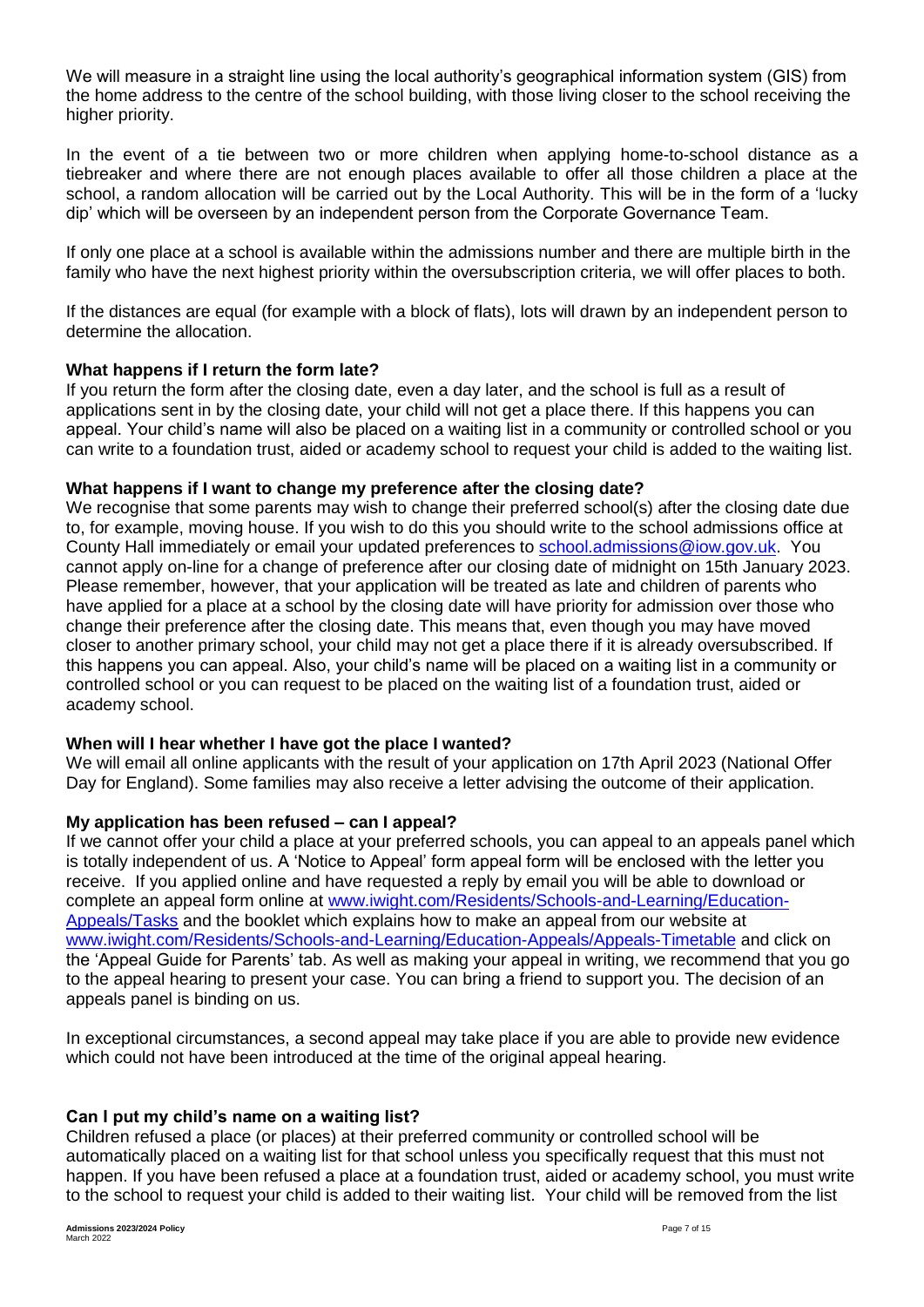only on obtaining a place at the preferred school or at the end of the school year. If you subsequently accept a place at an alternative school, you will be asked if you wish to remove your child from the waiting list at your preferred school. For community or controlled primary schools, in July a form will be sent to you to complete and indicate if you wish your child's name to remain on the waiting list. If you do not return this form by 31st August 2024 your child will be removed from the waiting list.

Where your child is placed on the school's waiting list depends upon the oversubscription in the school admissions policy. We do not give priority on a first-come first-served basis. If you apply late but live very close to the school, your child may go to the top of the waiting list or very near to it. Please remember that your child's position on the waiting list can change, moving up or down as others join the list or are removed from it.

Children who are the subject of a direction by a local authority or who are allocated a place in accordance with the fair access protocol will take precedence over those on a waiting list.

Waiting lists for September 2023 admissions will be established for the first time on 1st May 2023.

If you want to know where your child is on a waiting list you can contact the relevant admission authority (local authority or school). The Isle of Wight Council maintains waiting lists for its community and controlled primary schools.

# **What happens if I move house after I have received the offer of a school place?**

If you have received a letter offering your child a place at your preferred school, and you then move house, you can keep that school place. Please remember, though, that you may be responsible for travel arrangements (including bus fares) to that school. If you would like to state a preference for a different school, please contact the school admissions team in writing or by emailing [school.admissions@iow.gov.uk.](mailto:school.admissions@iow.gov.uk)

#### **Fair access protocol**

The Isle of Wight Council has a 'fair access protocol' which gives priority to admissions for certain categories of school age children. This protocol relates to admissions throughout the year. The protocol will take priority above the school's admission policy for those on a school's waiting list and the local authority may require schools to admit above their published admissions number. The policy can be found at [www.iwight.com/schooladmissions.](http://www.iwight.com/schooladmissions)

| 15 January 2023       | <b>Closing Date for Primary Applications</b>                            |
|-----------------------|-------------------------------------------------------------------------|
| $w/c$ 31 January 2023 | LA Transfer of applications data to other LAs                           |
|                       | LA provide the Aided, Academy and Foundation primary schools the        |
|                       | list of applications received                                           |
| w/c 28 February 2023  | Aided, Academy and Foundation Schools submit their ranked lists of      |
|                       | applications to the LA                                                  |
| Early April 2023      | Allocation sent to other LAs the allocated school for the application/s |
|                       | received for their LA children                                          |
| 17 April 2023         | National Offer Day                                                      |
| 17 April 2023         | LA provide oversubscribed schools the list of the applications that     |
|                       | were unsuccessful, in order for them to establish their waiting lists   |
| 1 May 2023            | Waiting lists established for oversubscribed schools                    |
| $Mid$ – Late May 2023 | LA provide ATF Files to all schools containing allocated pupils records |
|                       |                                                                         |
| Mid June onwards 2023 | Appeals                                                                 |
|                       |                                                                         |

# **Primary September 2023 Coordination Dates**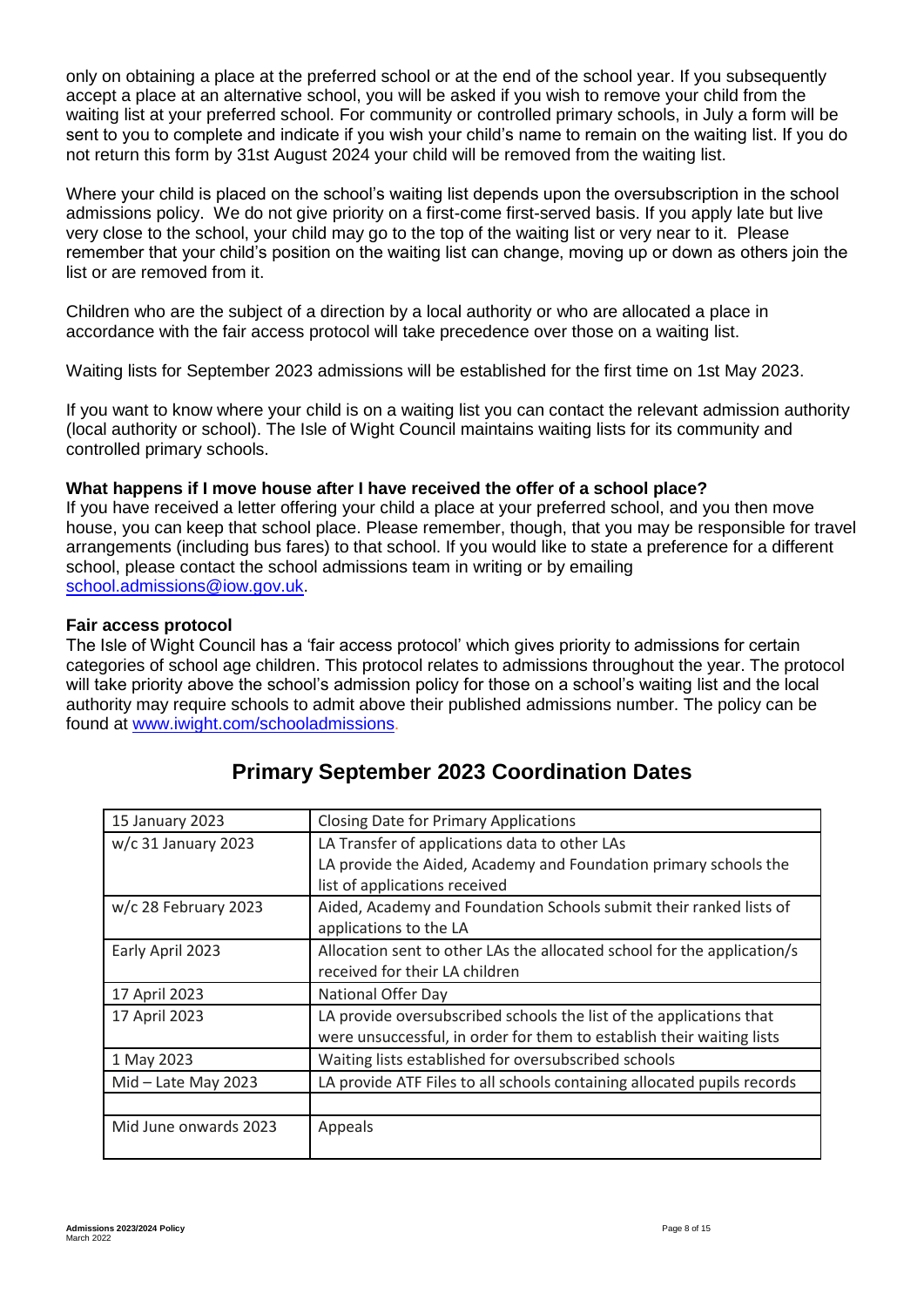# **Terms used**

# **Academy**

An academy is a state-funded school managed by an independent sponsor. The funding agreement between an academy company and the Secretary of State requires the academy's admissions policy and arrangements to be in accordance with, or consistent with admissions law and the school admissions code.

# **Additional/supplementary information forms**

All parents who list their preferred school on the Isle of Wight Council's common application form are regarded as having made a valid application. An additional or supplementary form will also have to be completed for applicants who are applying for church aided schools, this also needed to be returned to the appropriate school by the advertised closing date to ensure your application remains on time.

# **Admissions number**

The maximum number of children a school can give places to each year.

# **Aided school**

A school owned by trustees and mostly maintained by the local authority. The school governing body controls admissions and religious education.

# **Common application form**

The form which all parents must complete when applying for school places.

# **Community school**

A school which the Isle of Wight Council owns, funds and maintains.

# **Co-coordinated admission scheme**

Ensures that a letter or email (for online applications) is dispatched on 16 April 2021 to every child living on the Isle of Wight, who is due to commence school, with the offer of a place. The scheme gives clear communications on school admissions between the local authority, the aided, academy, foundation, trust and free schools.

# **Distance**

Distance for the allocation of school places will be measured in a straight line by the local authority's geographical information system (GIS) from the centre of the building of the home address to the centre of the school building with those living closer to the school receiving the higher priority. If distances are equal (for example with a block of flats) lots will be drawn by an independent person to determine the allocation.

# **Fair Access Protocol**

This protocol prioritises admissions for certain categories of school age children. This protocol relates to admission applications throughout the year.

# **Free School**

Free Schools are all-ability state-funded schools set up in response to what local people say they want and need in order to improve education for children in their community.

# **Foundation school**

A school which has foundation status and the governing body controls admissions.

# **Independent school**

A school which the Isle of Wight Council does not fund or maintain – a privately-owned school.

# **Multiple Birth**

Children born to the same parents with the same date of birth.

# **Online admissions**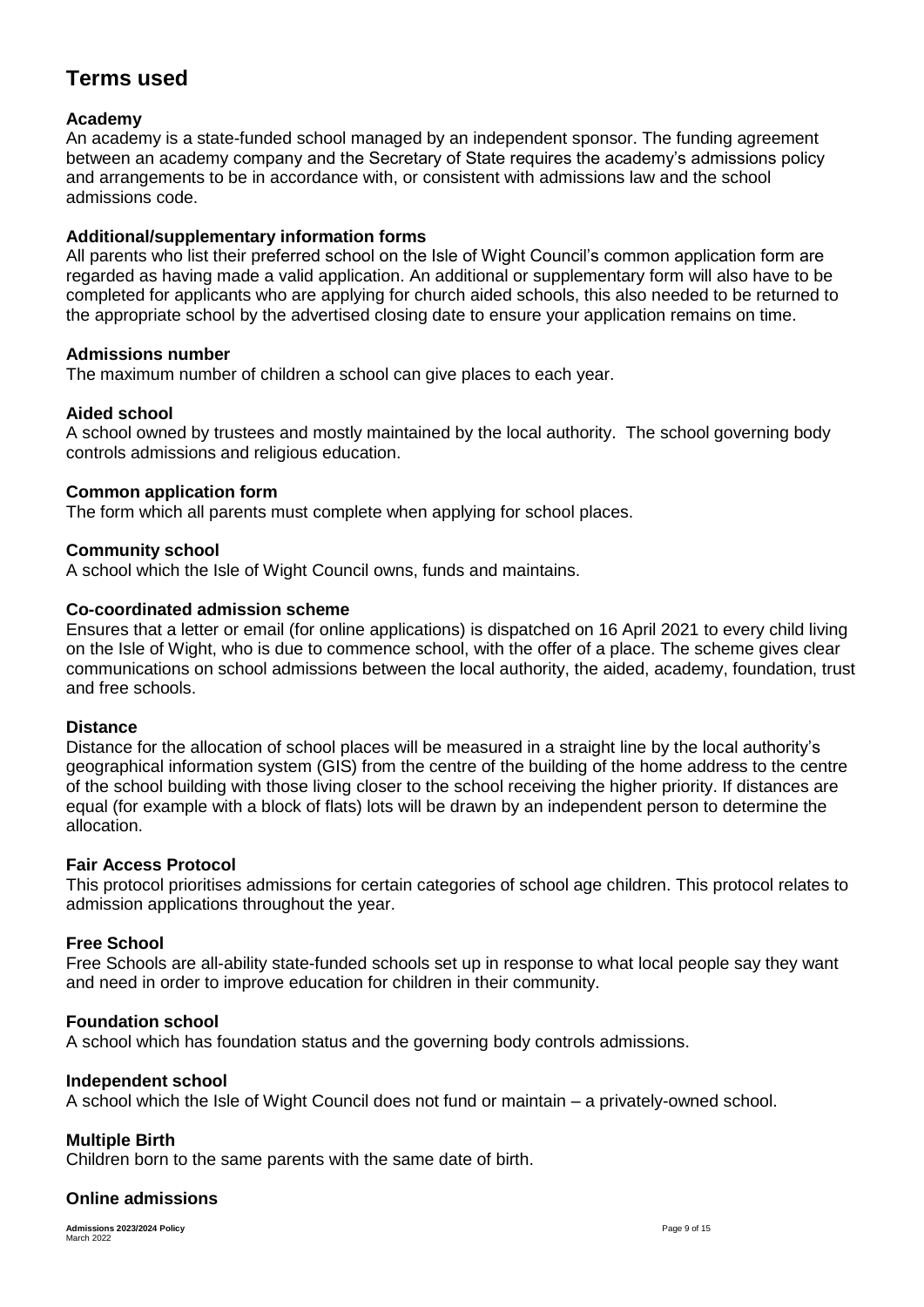Parents can apply for a place for September 2022 via the Local Authority's website [www.iwight.com/schooladmissions.](http://www.iwight.com/schooladmissions)

#### **Parents**

A parent is any person who has parental responsibility for a child as set out in the Children Act 1989. Where responsibility for a child is 'shared', both parents must agree on the school/s listed on the application. If there is a dispute then legal documentation will be required stating who will be responsible for the child's education. If a dispute has been lodged and parents come to an amicable agreement, written confirmation will be required from both parents with parental responsibility.

#### **Sibling**

Sibling refers to brother or sister, half brother or sister, adopted brother or sister, step brother or sister, or the child of the parent or carer's partner, and in every case, the child should be living in the same family unit at the same address.

#### **Studio School**

Studio schools offer academic and vocational qualifications, but teach them in a practical and projectbased way. Study is combined with work placements at employers who are involved in the school.

#### **Supplementary Information Form (SIF)**

The form which parents complete when applying for a school place at an aided school. Please ensure this is returned to the appropriate school by the closing date to ensure your application for a school place is on time.

#### **Unique Identification Number (UID) – Secondary Schools only**

To apply for a school place online you will be able to log on to your child's record using the UID. This number will be in the letter sent to you in September, informing you of the transfer to secondary school.

#### **We, us, our**

The Isle of Wight Council as the local authority.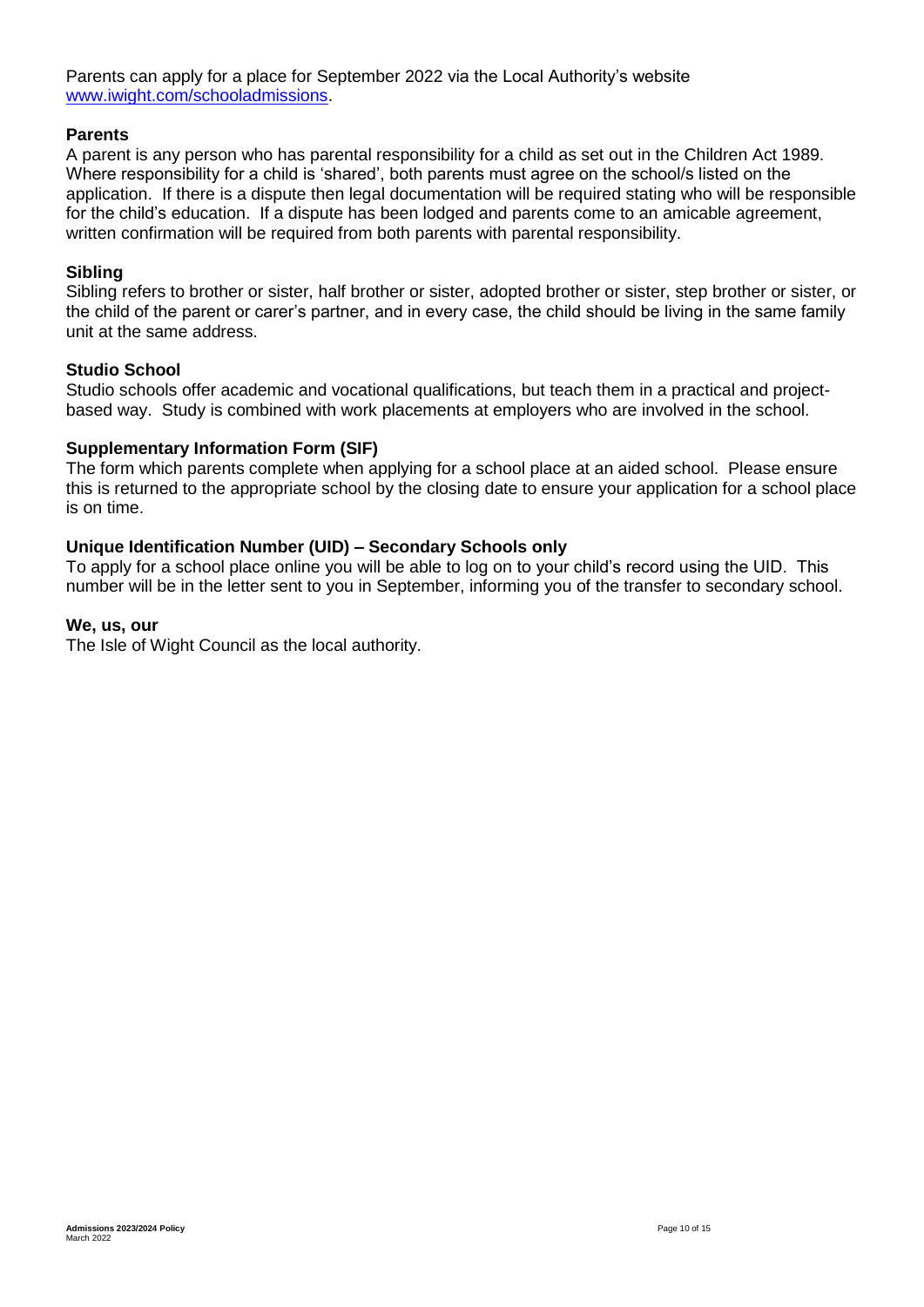# **In Year Admission to Community and Controlled Schools Academic Year 2023 - 2024**

Further information is available in our Educating your Child Book available online at www.iwight.com/schooladmissions.

#### **How are places at a school allocated?**

Pupils with special educational needs who have a particular school named in their Education, Health Care Plan (EHCP) must be admitted to the school. For further information please contact the Special Educational Needs section on (01983) 821000 or email: SEN.general@iow.gov.uk. All children allocated a place will be included in the admissions number of the school.

Further preferences for community and controlled schools will then be considered by the local authority on the basis of the criteria listed below.

Preferences for foundation trust, aided and academy primary schools will be considered by the school's governing body on the basis of the school's admissions criteria. After all your preferences have been considered and if more than one place can potentially be offered the single offer is for the school ranked the highest on your application form.

Where applications for admission exceed the number of places available (both in the normal round of admissions and for in-year admissions) and after the admission of pupils with Education, Health Care Plan (EHCP) where the school is named in the EHCP, the following criteria will be applied, in the order set out below, to determine which children to admit:

1. A 'looked after child1 ' or a child who was previously looked after but immediately after being looked after became subject to an adoption, including those children who appear (to the admission authority) to have been in state care outside of England and ceased to be in state care as a result of being adopted, or became subject to a child arrangements order or special guardianship order. A looked after child is a child who is (a) in the care of a local authority, or (b) being provided with accommodation by a local authority in the exercise of their social services functions (see the definition in section 22(1) of the Children Act 1989.) at the time of making an application to a school. All references to previously looked after children in this Code mean such children who were adopted (or subject to child arrangements orders or special guardianship orders) immediately following having been looked after and those children who appear (to the admission authority) to have been in state care outside of England and ceased to be in state care as a result of being adopted

2. A specific medical condition2, confirmed and supported by a registered health professional, which makes a particular school the most appropriate. (Any application for a place at a particular school for medical reasons must be supported by independent medical evidence from a registered health professional and must be supplied at the time of application. The evidence must name the school and state the reasons why attendance at the school is essential and the difficulties that would be caused if the child had to attend another school.)

3. Children who at the time of application have an elder sibling who is already at the school and who will still be in attendance at the school at the time of application.

4. Children of staff employed by the preferred school3, in either or both of the following circumstances: 2 a) where the member of staff has been employed at the school for two or more years at the time at which the application for admission to the school is made, and/or b) the member of staff is recruited to fill a vacant post for which there is demonstrable skill shortage.

5. Children for whom the school is the nearest primary school to their home address at the time of application.

6. Children for whom none of the previous oversubscription criteria apply.

*1A 'looked after child' is a child who is (a) in the care of a local authority, or (b) being provided with accommodation by a local authority in the exercise of their social services functions (see the definition in Section 22(1) of the Children Act 1989) at the time of making an application to a school. A child is regarded as having been in state care outside of England if they were in the care of or were accommodated by a public authority, a religious organisation, or any other provider of care whose sole or main purpose is to benefit society. This includes children who were adopted under the Adoption Act 1976 (see Section 12 adoption orders) and children who were adopted under the Adoption and Children Act 2002 (see Section 46 adoption orders). Child arrangements orders are defined in Section 8 of the Children Act 1989, as amended by Section 12 of the Children and Families Act 2014. Child arrangements orders replace residence orders and any residence order in force prior to 22 April 2014 is*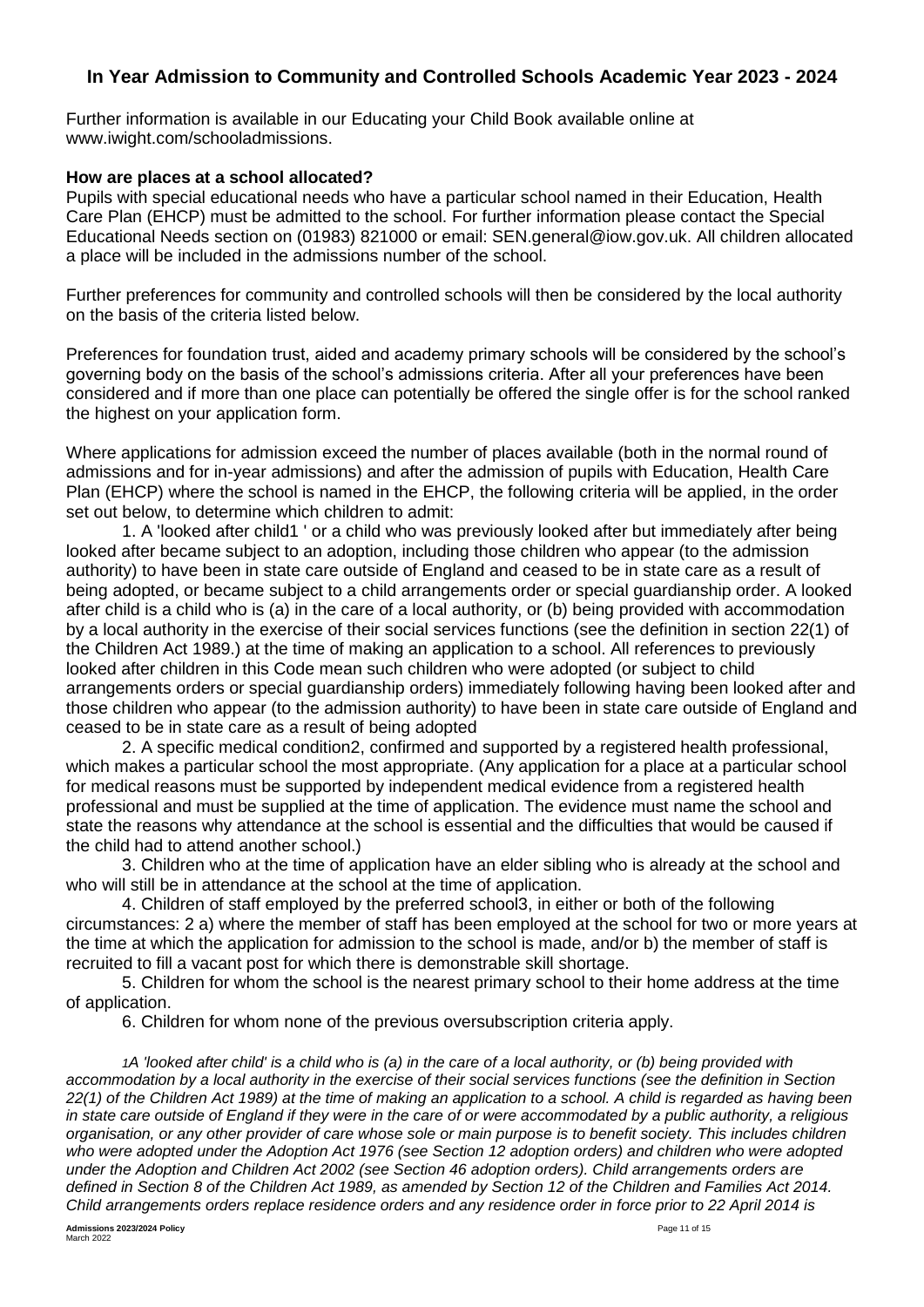*deemed to be a child arrangements order. See Section 14A of the Children Act 1989 which defines a 'special guardianship order' as an order appointing one or more individuals to be a child's special guardian (or special guardians).* 

*2The specific medical condition can be for the child or parent / guardian of the child.* 

*<sup>3</sup>A staff member is any person employed by the school.*.

If there are more applicants than remaining places within any of the above criteria the home to-school distance will be used as a tiebreaker with those living closer being offered places first.

We will measure in a straight line using the local authority's Geographical Information System (GIS) from the home address to the centre of the school building, with those living closer to the school receiving the higher priority.

In the event of a tie between two or more children when applying home-to-school distance as a tiebreaker and where there are not enough places available to offer all those children a place at the school, a random allocation will be carried out by the local authority. This will be in the form of a 'lucky dip' which will be overseen by an independent person from the Corporate Governance Team.

If the distances are equal (for example with a block of flats), lots will drawn by an independent person to determine the allocation.

If only one place at a school is available within the admissions number and there are multiple birth in the family who have the next highest priority within the oversubscription criteria, we will offer places to all multiple birth siblings.

# **Can my child change schools?**

You can ask for your child to change schools at any stage during their education. This may be because you are moving house, you wish to seek different provision for your child or, because of your child's relationship with their school, you feel that a 'fresh start' could help their education. We believe that, before you make a final decision concerning any move, you should consider the implications and effects it might have on your child's education and/or progress.

You may also wish to enquire about the availability of places from the admissions team before making a final decision and returning your application form. Some schools may be full in certain year groups, and although they may be your preferred choice the admissions authority may only be able to offer a place on a waiting list.

You will need to contact the School direct, to request a copy of their application form for an in-year admission and return this direct to the school. They will inform the local authority of the application.

# **Can my child be admitted outside of their normal age group?**

As stated in 2.17 of the Admissions Code, parents may seek a place for their child outside of their normal age group, for example, if the child is gifted and talented or experience problems such as ill health.

If you are applying for a place outside of your normal age group, it is recommended that you speak to the Headteacher of the school you are seeking admission to.

Your child will be allocated a place by School Admissions in their chronological year group and it will be the Headteacher of the school in which your child has been allocated a place that will make the decision as to whether your child can be taught outside of their normal age group. The decision will be based following conversations between the parents/guardians and the Headteacher of the school, along with the evidence you provide to support your request.

Please contact the School Admissions team by emailing school.admissions@iow.gov.uk or by telephoning 01983 823455 to discuss this and how to make the application.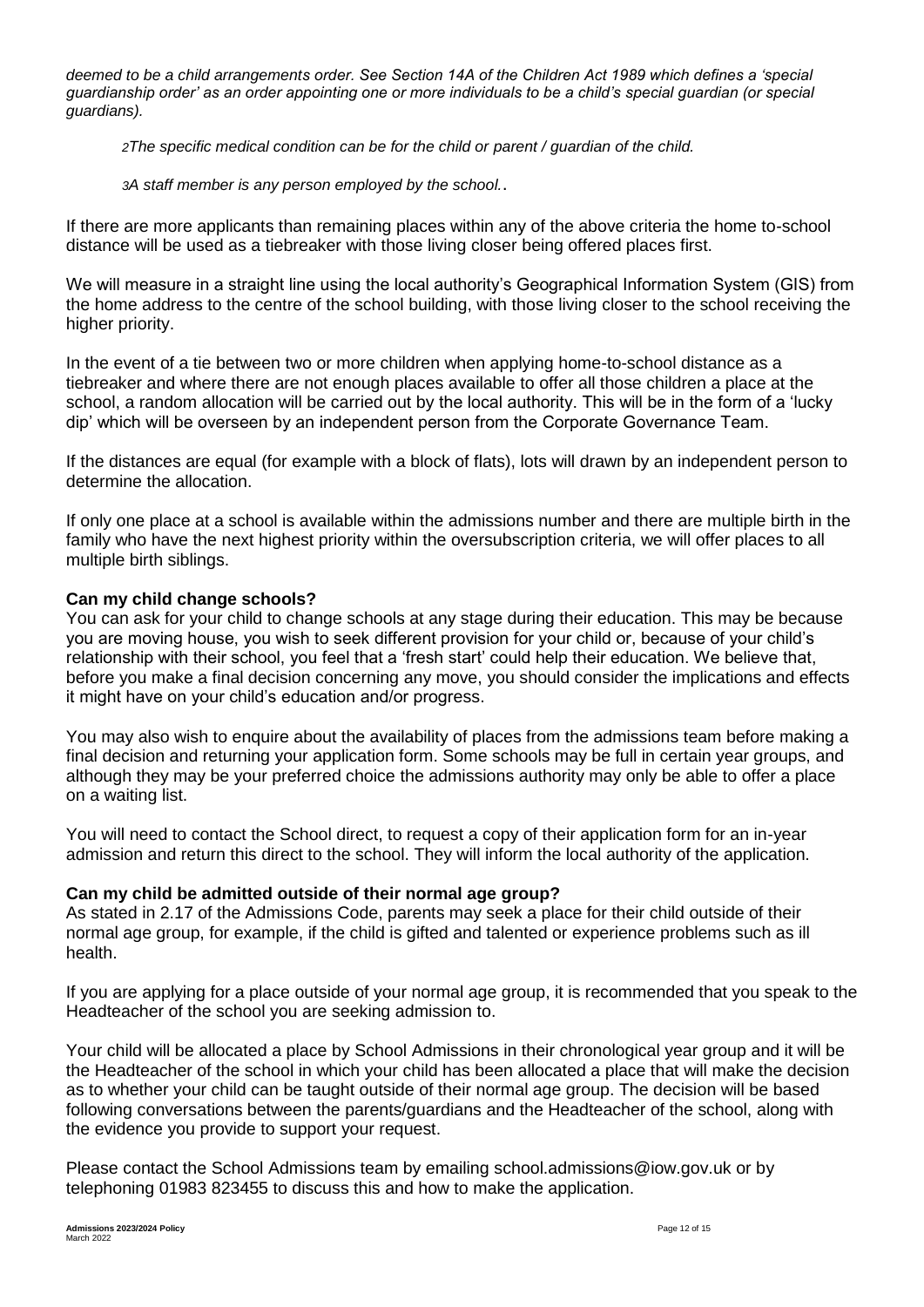#### **How do I apply?**

You can apply on line using the website www.iwight.com/schooladmissions or you download an application form. Alternatively if you do not have access to the internet you can request an application form from School Admissions at County Hall on 01983 823455. You can obtain an application form from School Admissions at County Hall, Newport. However, you should always check with the school admissions team for availability in your preferred school as this data changes regularly.

It is very important that applications are completed correctly and returned with any relevant evidence, such as medical.

#### **What address is used for school admissions purposes?**

The address you give on the application form must be the one on the Island where your child usually lives.

If you are moving address and are making an application with the new address, you must have already exchanged contracts or have signed a tenancy agreement for the address you have stated on your application.

If the child resides with each parent during the week, the address on the application form must be the address at which they spend most of their time.

If there is a dispute over the address of the child, then you must provide a residency order, issued by the court, if you wish us to consider that address.

**NB – Any attempt to seek admission to a school on the basis of an address other than the normal family home (even if the other property is owned and rented out by you) will be regarded as providing false information and will be treated accordingly**.

If you have already submitted your application and you move home, exchange contracts or have signed a tenancy agreement for a new address, please inform School Admissions in writing of your updated address.

For families of service personnel with a confirmed posting to the area, or crown servants returning from overseas to live within the area. The application will be considered if it is accompanied by an official letter i.e. MOD, FCO or GCHQ, that declares you will be posted to live within the area.

#### **I am moving to the Island, how do I apply for a school place during the academic year?**

If you are moving to the Island from the mainland or abroad, you can apply for a school place direct to IWC Admissions Department. You can do this at www.iwight.com/schooladmissions then click on the Do It Online Tab and complete the In Year School Placement Application form.

For families of service personnel with a confirmed posting to the area, or crown servants returning from overseas to live within the area. The application will be considered if it is accompanied by an official letter i.e. MOD, FCO or GCHQ, that declares you will be posted to live within the area.

**Important Note**: If your child has been attending an Island school and you move to the mainland their name will be removed from the school roll, once attendance at the mainland school is confirmed. Should you subsequently return to the Island and wish your child to be re-admitted to the same school this will only happen if there are vacancies. If the school is full your child will be offered admission to the nearest school to your home address where places are available.

If your child has been attending an Island school and you move out of the country, you will need to inform the school in writing and include your child's last date of attendance. Your child will be removed from the school roll on the first day of non-attendance following the date stated in your letter. Should you subsequently return to the Island and wish your child to be re-admitted to the same school this will only happen if there are vacancies. If the school is full your child will be offered admission to the nearest school to your home address where places are available.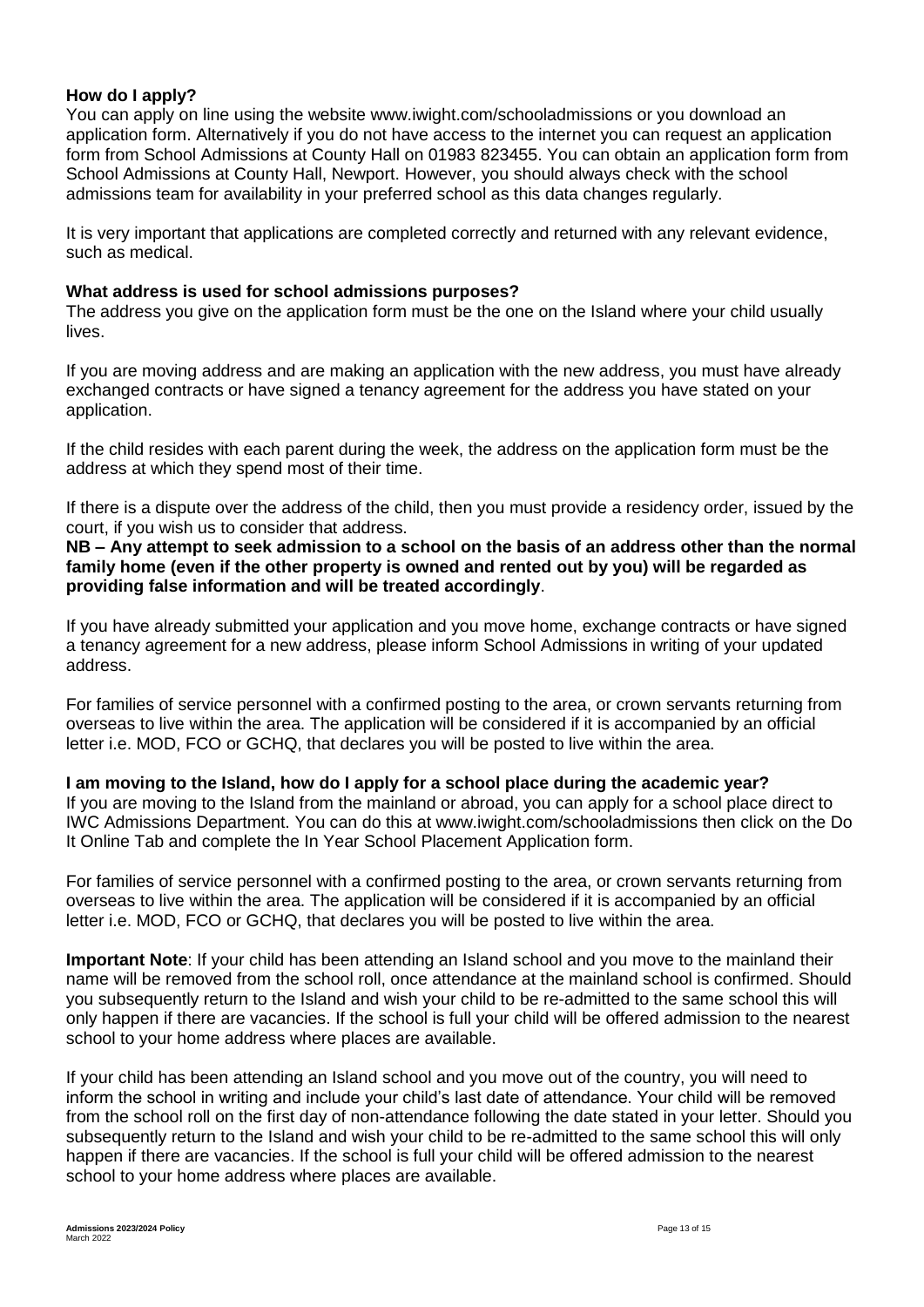# **Parental Responsibility**

All parents/guardians with parental responsibility for the child must agree on the preferred schools listed. The local authority will assume all parents/guardians agree on the application submitted unless informed otherwise. If there is a dispute this can not be resolved by the local authority. If the local authority is informed of a dispute they will process the application made by the parent with whom the child resides the majority of the time, unless an official court document states otherwise.

#### **Will my child obtain a place at my preferred school?**

If a vacancy exists in the year group at your preferred school, your child will receive a place there. Your child must start at the school within 4 school weeks, excluding school holidays.

It is important that you state the date you would like your child to start at the school, as a school place can only be confirmed a maximum of four weeks in advance of your child starting at a school, excluding school holidays.

You will be sent a letter to confirm the school that your child has been allocated and the letter will state the date by which your child must have started at the school.

If a problem occurs and your child is unable to start at the school by the date stated in your letter, please contact School Admissions as soon as possible to explain why and to enable us to liaise with the school. We cannot guarantee that the start date can be extended and if it cannot an explanation as to why will be provided.

Should the year group at the school be full, you will receive a letter confirming this and advising you that you can:

> Appeal to an appeals panel which is totally independent of us. A 'Notice to Appeal' form will be enclosed with the letter you receive. You can also download or complete an appeal form online at www.iwight.com/Residents/Schools-and-Learning/EducationAppeals/Tasks and the booklet which explains how to make an appeal from our website at www.iwight.com/Residents/Schools-and-Learning/Education-Appeals/AppealsTimetable and click on the 'Appeal Guide for Parents' tab. As well as making your appeal in writing, we recommend that you go to the appeal hearing to present your case. You can bring a family member, professional or friend to support you. The decision of an appeals panel is binding on us.

In exceptional circumstances, a second appeal may take place if you are able to provide new evidence, which could not have been introduced at the time of the original appeal hearing.

and, at the same time:

 Your child will automatically be placed on the waiting list/s of your preferred community or controlled school, unless you specifically request that this must not happen. If you have been refused a place at a foundation trust, aided or academy school, you must write to the school to request your child is added to their waiting list. Your child will be removed from the list only on obtaining a place at the preferred school or at the end of the school year. If you subsequently accept a place at an alternative school, you will be asked if you wish to remove your child from the waiting list at your preferred school.

Your child's name will be put on the waiting list even if you are not resident on the Island but as soon as you have an Island address please update us as this will alter your place on the waiting list.

Your child will be expected to take up the place within four weeks should a vacancy occur, excluding school holidays.

In July a form will be sent to you to complete and indicate if you wish your child's name to remain on the waiting list. If you do not return this form by the date stated on the reply form your child will be removed from the waiting list.